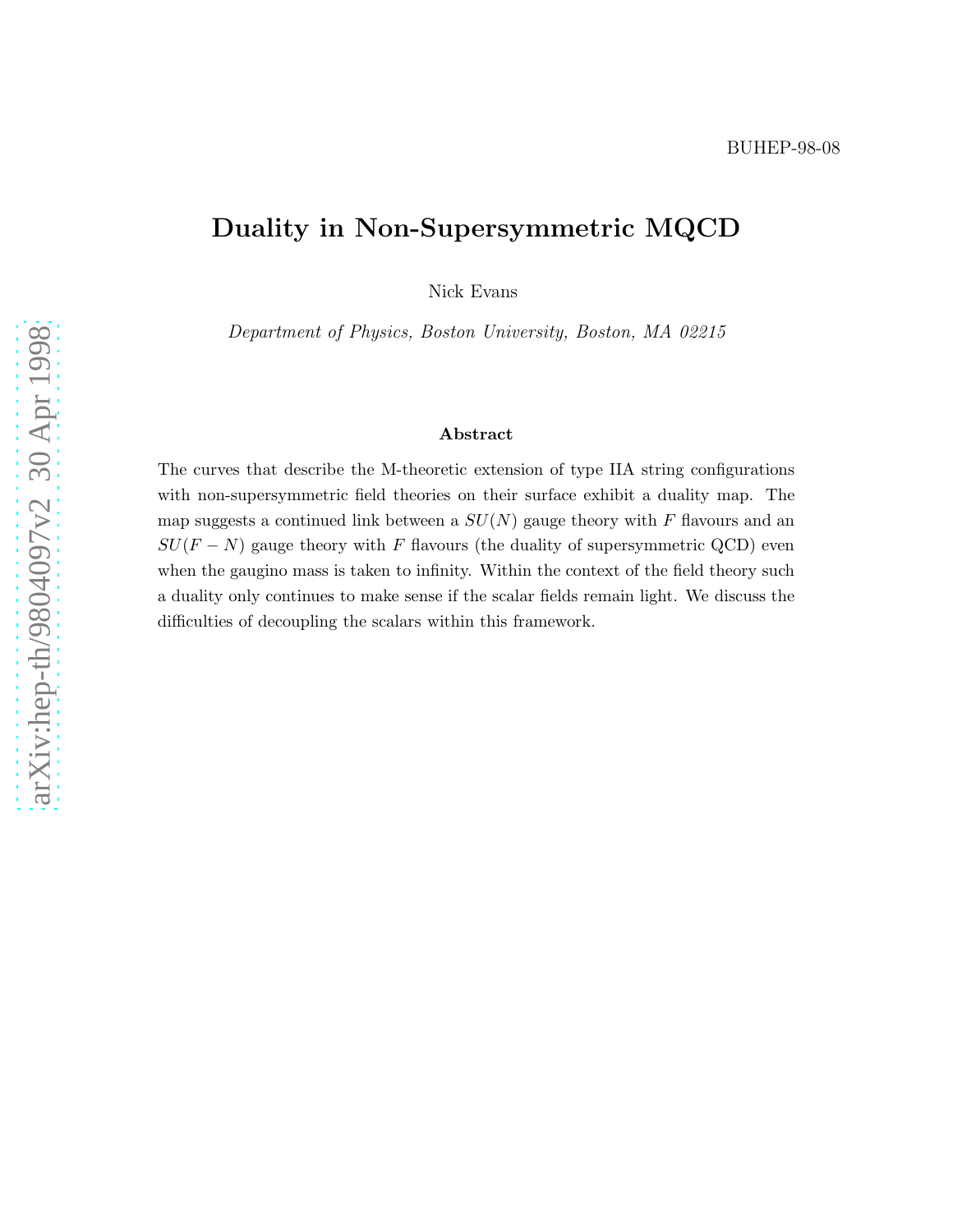#### 1 Introduction

The improved understanding of supersymmetric QCD over recent years has revealed many new aspects of gauge dynamics. Of particular interest from the study of  $N=1$  SQCD have come examples of gauge theories that give rise to massless composites and exhibit a non-abelianelectromagnetic duality [[1\]](#page-12-0). Explicitly,  $N=1$   $SU(N)$  SQCD with F matter flavours,  $Q, \tilde{Q}$ , is dual to an  $SU(F - N)$  gauge theory with F flavours  $q, \tilde{q}$ , a meson superfield, M, transforming as  $(F, \overline{F})$  under the flavour symmetry, and a superpotential  $Mq\tilde{q}$ . Whether this sort of gauge dynamics is special to supersymmetric theories remains unclear. Soft supersymmetry breaking parameters may be introduced through the vevs of higher component fields of spurion superfields (the couplings and parameters of the theory)  $[2]$ -[\[6](#page-12-0)]. The symmetries of the model are not though sufficient to allow a map of soft breakings in the electric variables to those in the magnetic variables except in a few special cases [\[3\]](#page-12-0). Scalar masses result from Kahler terms that are non-holomorphic and so in general it is unclear whether the dual theory reacts to supersymmetry breaking in the alternative variables by a mass or higgs branch [\[4\]](#page-12-0). Whether the duality persists with massless states, the theory develops a mass gap, or whether the dual variables of SQCD are no longer the relevant degrees of freedom as supersymemtry is broken is therefore unclear. Recently [\[5](#page-12-0)] has suggested methods to overcome these issues for perturbing soft breakings.

A large literature has grown up on engineering supersymmetric field theories using Dbrane constructions in type IIA string theory (a comprehensive review and list of references is to be found in[[7\]](#page-13-0)). The essential ingredient is that the massless string modes of strings ending on the surfaces of D-branes correspond to gauge fields living on the D-branes surface plus superpartners. Whilst a perturbative identification between the string states in the type IIA theory and the UV field theory may be made the IIA picture provides no information about the strongly coupled IR dynamics of the theory. Such information would correspond to short distance structure of the branes but due to the strongly coupled nature of the core of NS5 branes the precise structure of an NS5 D4 junction is unclear. To proceed one must move to M-theory [\[9](#page-13-0)] (type IIA string theory with coupling  $g_s$  is the 11 dimensional M-theory compactified on a circle of radius,  $R \sim g_s$ ). In M-theory NS5 branes and D4 branes become aspects of a single M5 brane wrapped in places on the compact dimension. The junctions between these objects may thus be smoothly described by a minimal area embedding of the M5 brane. Increasing the M-theory compactification radius from zero allows the study of the string theory with increased coupling at the string scale. It is therefore possible to make a strong coupling expansion to the field theory, that is, smoothly deforming the field theory of interest to a theory with the same global symmetries and parameters but which is fundamentally a theory of strongly interacting strings in the  $R \to \infty$  limit. For intermediate R the theory has Kaluza Klein states in addition to those of the field theory. We hope that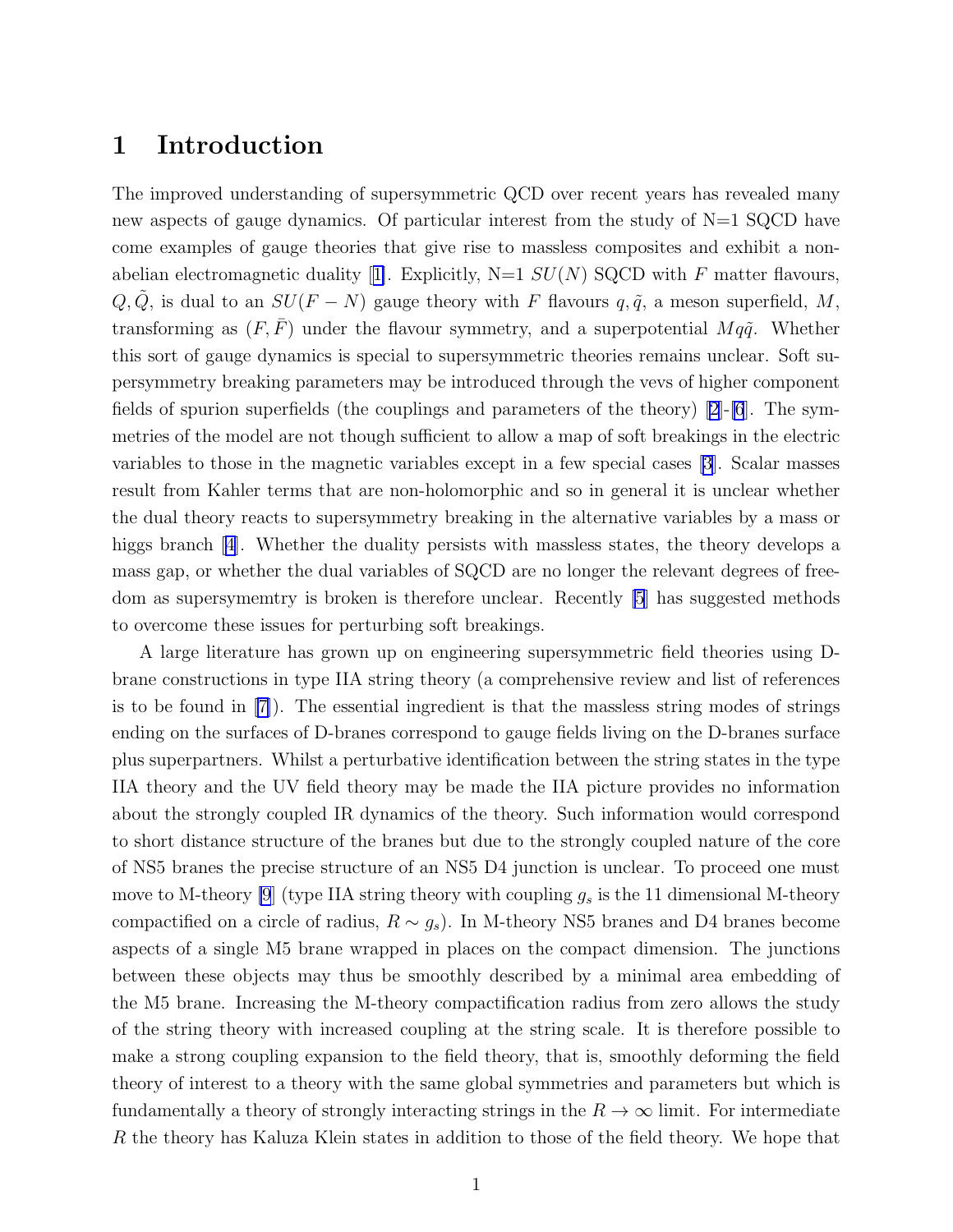by making this transition between smoothly related theories there is no phase transition and that the two theories ly in the same universality class. This technique has been used to derive theexistence of gaugino condensation in  $N=1$  super Yang Mills theory [[10](#page-13-0)] and duality [[11\]](#page-13-0) [\[12\]](#page-13-0) in the theories with flavour amongst other results (see[[7](#page-13-0)]). For these supersymmetric theories the holomorphic and BPS properties of states in the theory contribute to making the motion to strong coupling smooth.

In [\[13\]](#page-13-0)-[\[17](#page-13-0)] the construction of non-supersymmetric theories on D-brane surfaces has been discussed. The branes are rotated relative to their positions in the supersymmetric configurations. In the perturbative type IIA string theory the supersymmetry breaking of the branes can be mapped to supersymmetry breaking in the field theory using the strict constraintsof  $N=2$  supersymmetry on how spurions may enter the field theory [[14](#page-13-0)][[15\]](#page-13-0). M-theory curves for a subset of these configurations with and without matter fields have beenproposed [[10\]\[15\]](#page-13-0). The low energy  $Z_N$  symmetries of the supersymmetric models are broken by the supersymmetry breaking terms in the curve and the degeneracy of the N supersymmetric vacua is lifted. The curves display the same phase structure with changing theta angle as softly broken field theories[[16\]\[15\]](#page-13-0). For the case with matter fields it has been shown that if parameters are chosen to decouple the gaugino then the low energy theory is described by two parameters, the quark mass and a parameter with the charges of a quark condensate [\[15\]](#page-13-0).

In this paper we show that the non-supersymmetric M-theory curves exhibit the same duality map as the supersymmetric curves. We discuss whether non-supersymmetric gauge theories could possess a non-abelian duality and conclude that it is only consistent if the scalar fields are remaining relevant to the low energy dynamics. A similar conclusion has been reached recently in [\[17\]](#page-13-0). With the loss of supersymmetry and its associated holomorphic and BPS properties we must be careful about treating the brane picture with its extra states as a proof of the gauge theory behaviour but the result is suggestive that the SQCD duality persists in the limit of the gaugino decoupling and fine tuned light scalars.

One might have hoped to be able to decouple the scalar fields and learn about the transition from SQCD to honest QCD without scalar fields from the brane set up. Unfortunately the available brane deformations do not seem to include those corresponding to positive masses for all scalars and hence this decoupling can not be performed at tree level. Nevertheless it is clear that QCD can not possess a description in terms of a flavour dependent dual gauge group, such as that suggested by the branes, since QCD has no higgs branch.

In section 2 we review the 4D field theories that may be engineered with type IIA string theory branes. In section 3 we review the derivation of duality in  $N=1$  SQCD with branes following $[11][12]$  $[11][12]$  $[11][12]$  $[11][12]$ . In section 4 we demonstrate the duality map holds for non-supersymmetric M-theory brane configurations and in section 5 discuss the implications for the field theories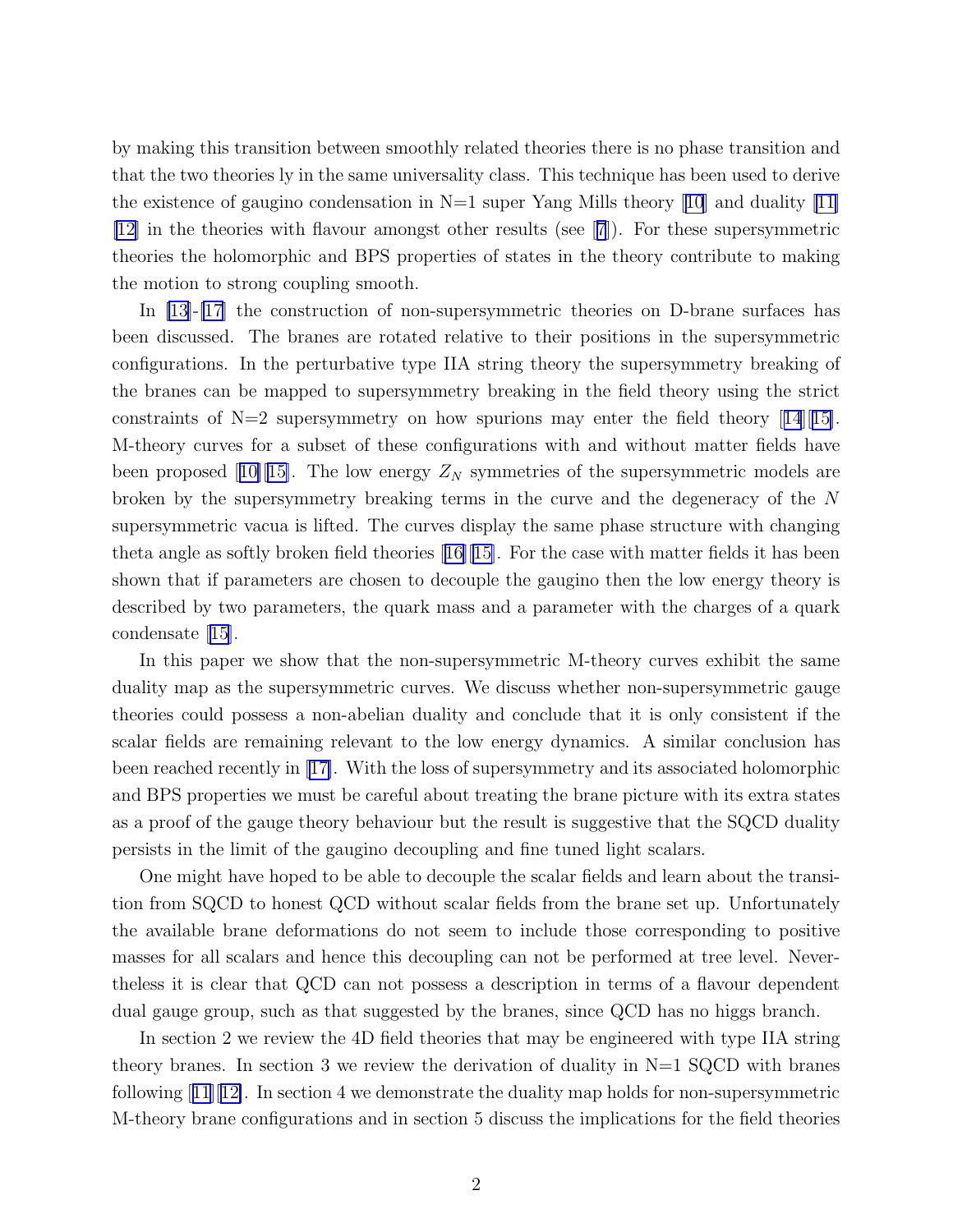on their surfaces.

### 2 Type IIA Configurations and Field Theories

The basic brane configuration from which we start corresponds to  $SU(N)$  N=2 SQCD with F quark matter flavours. It is given from left to right by the branes

|                 | # | $R^4$ | $x^4$ | $x^5$ | $x^6$ | $x^7$ | $x^8$ | $x^9$ |
|-----------------|---|-------|-------|-------|-------|-------|-------|-------|
| NS <sub>5</sub> |   |       |       |       |       |       |       |       |
| D <sub>4</sub>  | N |       |       |       |       |       |       |       |
| NS5'            |   |       |       |       |       |       |       |       |
| D4'             | F |       |       |       |       |       |       |       |

(1)

 $R<sup>4</sup>$  is the space  $x<sup>0</sup> - x<sup>3</sup>$ . A dash – represents a direction along a brane's world wolume while a dot  $\bullet$  is transverse. For the special case of the D4-branes'  $x^6$  direction, where the world volume is a finite interval corresponding to their suspension between two NS5 branes at different values of  $x^6$ , we use the symbol  $[-]$ . The field theory exists on scales much greater than the  $L_6$  distance between the NS5 branes with the fourth space like direction of the D4-branes generating the couplings of the gauge groups in the effective 4D theory. The semi-infinite D4′ brane is responsible for providing the quark flavours.

The  $U(1)_R$  and  $SU(2)_R$  symmetries of the N=2 field theory are manifest in the brane picture. They correspond to isometries of the configuration; an  $SO(2)$  in the  $x^4, x^5$  directions and an SO(3) in the  $x^7, x^8, x^9$  directions.

 $N=2$  supersymmetry may be broken in the configuration by rotations of the branes away from this configuration of maximal symmetry. In the field theory these breakings correspond to soft breakings of supersymmetry introduced through the vevs of auxilliary components ofspurion fields (couplings) of the theories  $[14][15]$  $[14][15]$ . The N=2 supersymmetry is sufficiently restrictive on how these spurions may enter the field theory that the correspondence between the brane motions and field theory parameters can be identified. The possible breakings are:

• The NS5 branes may be rotated in the  $x^4, x^5, x^7, x^8, x^9$  space (rotations from the N=2 configuration into the  $x^6$  direction cause the NS5 branes to cross changing the topology of the configuration in such a way that it can no longer be easily identified with a field theory). These rotations correspond to components of the spurion fields occuring as vector fields in the prepotential of the N=2 theory as  $\mathcal{F} = (S_1 + iS_2)A^2$  [[6](#page-12-0)]. The scalar spurion vevs generate the gauge coupling  $\tau$ . When we allow the auxilliary fields of the spurions to be non-zero we obtain the tree level masses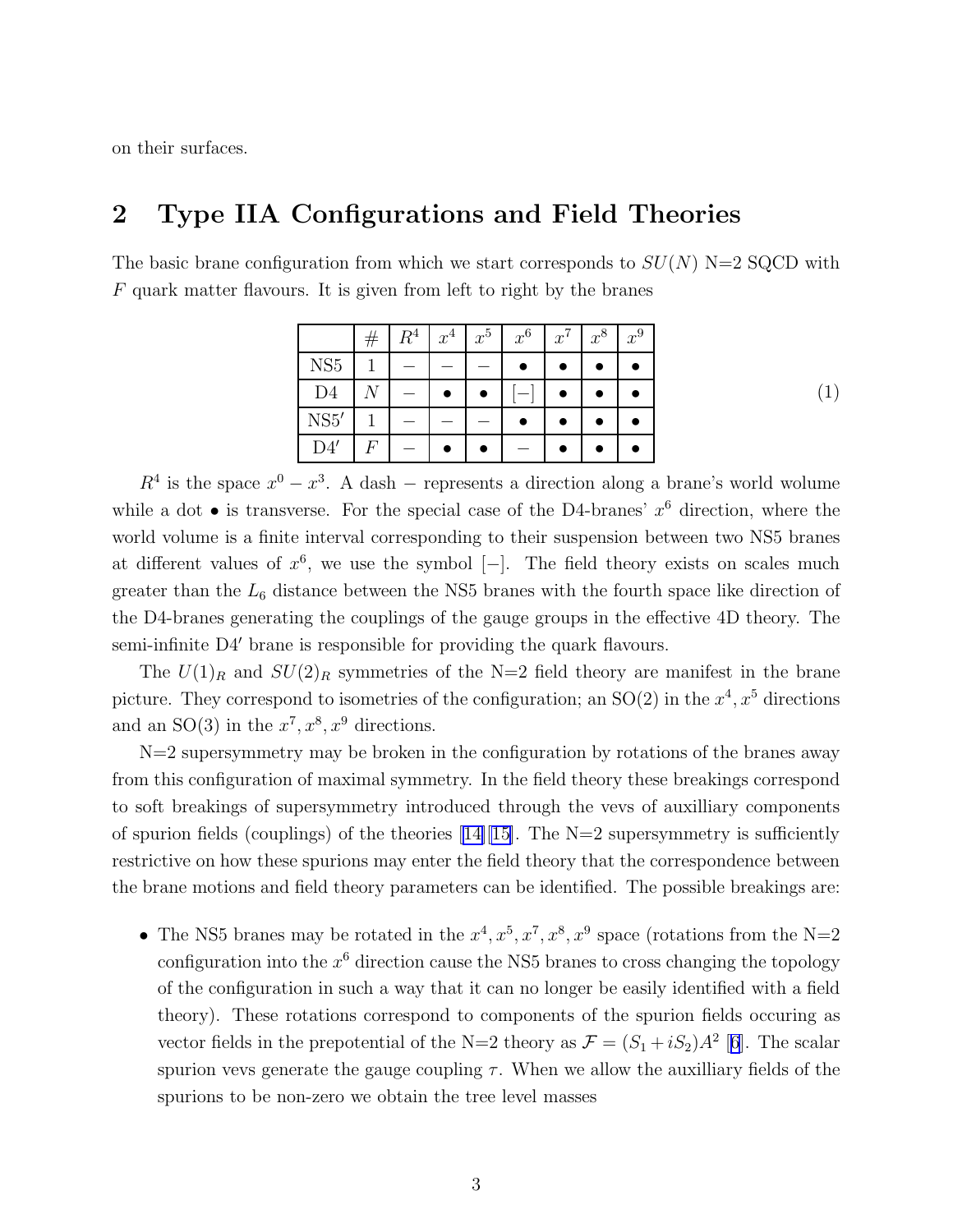$$
-\frac{N_c}{8\pi^2} Im\left((F_1^* + iF_2^*)\psi_A^{\alpha}\psi_A^{\alpha} + (F_1 + iF_2)\lambda^{\alpha}\lambda^{\alpha} + i\sqrt{2}(D_1 + iD_2)\psi_A^{\alpha}\lambda^{\alpha}\right) -\frac{N_c}{4\pi^2 Im(s_1 + is_2)}\left((|F_1|^2 + D_1^2/2)Im(a^{\alpha})^2 + (|F_2|^2 + D_2^2/2)Re(a^{\alpha})^2 + (F_1F_2^* + F_1^*F_2 + D_1D_2)Im(a^{\alpha})Re(a^{\alpha})\right)
$$
(2)

A number of consistency checks support the identification [\[14\]](#page-13-0). Switching on any one of the six independent real supersymmetry breakings in the field theory leaves the same massless spectrum in the field theory as in the brane picture when any one of the six independent rotations of the NS5 brane is performed. The field theory and brane configurations possess the same sub-manifold of  $N=1$  supersymmetric configurations (we concentrate on these configurations below).

• Supersymmetry may also be broken by forcing the D4 and D4' branes to lie at angles to each other. With the introduction of matter fields in the field theory a single extra spurion field is introduced associated with the quark mass. The only possibility is to promote the mass to an N=2 vector multiplet associated with  $U(1)_B$  [[6\]](#page-12-0). Switching on its auxilliary field vevs induce the tree level supersymmetry breaking operators

$$
2Re(F_M q\tilde{q}) + D_M\left(|q|^2 - |\tilde{q}|^2\right) \tag{3}
$$

Again a number of consistency checks support the identification of these field theory breakings with the angles between D4 branes [\[15\]](#page-13-0). There are three independent real parameters in both the field theory and the brane picture. The scalar masses in the field theory break  $SU(2)_R$  but leave two  $U(1)_R$  symmetries of the supersymmetric theory intact. The scalar masses may always be brought to diagonal form by an  $SU(2)_R$ transformation that mixes q and  $\tilde{q}^*$ . In the resulting basis there is an unbroken  $U(1)$ subgroup of  $SU(2)_R$ . In the brane picture the D4' branes lie at an angle in the  $x^6 - x^9$ directions breaking the  $SU(2)_R$  symmetry but leaving two  $U(1)_R$  symmetries unbroken.

The NS5 branes may be rotated in such a way as to preserve  $N = 1$  supersymmetry (corresponding to, for example, setting  $F_2 = iF_1$  in the field theory) and the resulting configuration with the adjoint matter field decoupled is given by

|                 | $\#$ | $R^4$ | $x^4$ | $x^5$ | $x^6$ | $x^7$ | $x^8$ | $x^9$ |
|-----------------|------|-------|-------|-------|-------|-------|-------|-------|
| NS <sub>5</sub> |      |       |       |       |       |       |       |       |
| D <sub>4</sub>  |      |       |       |       |       |       |       |       |
| NS5'            |      |       |       |       |       |       |       |       |
| D4'             | F    |       |       |       |       |       |       |       |

(4)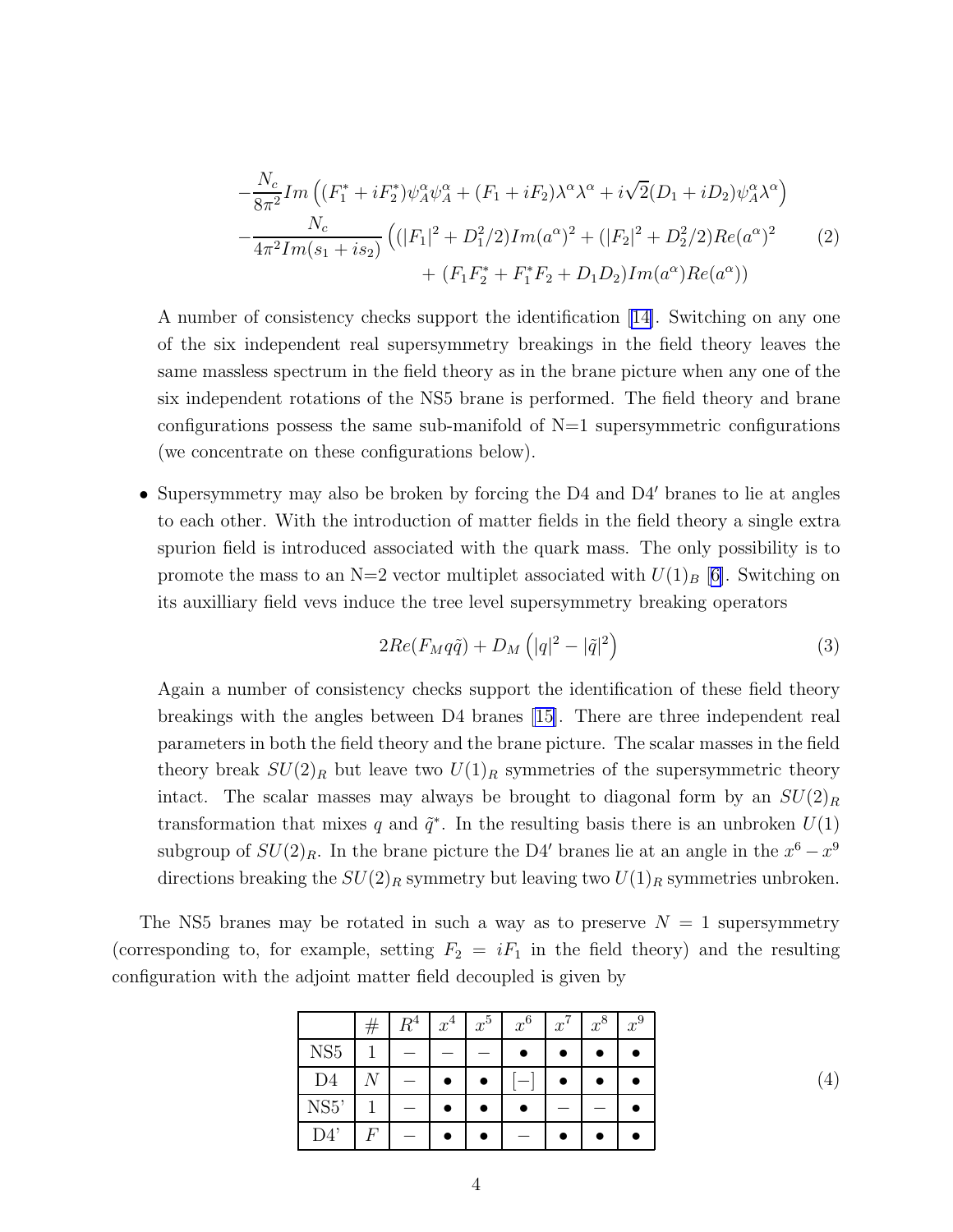This configuration therefore describes an  $N=1$   $SU(N)$  theory with F matter fields. This is the theory that displays non-abelian electro-magnetic duality and will be our starting point below.

#### 3 N=1 Duality

The brane configuration of (4) describes  $N=1$  SQCD. The duality of the field theory can be deduced from the brane configuration as follows [\[11](#page-13-0)]. Assuming the theory has an IR fixed point then motion of the two NS5 branes relative to each other, which changes the effective gauge coupling, should be a modulus of the theory. In that case we can ask what happens when the two branes pass through each other. The result has been deduced from string theory charge conservation and winding number rules. The configuration is T dual to that discussed by Hanany and Witten [\[8](#page-13-0)]; they showed that by conservation of magnetic monopole number on the NS5 brane and equivalently by a linking number argument of the bulk fields that the number of D4s ending on the right of the NS5 brane minus those ending on the left must be conserved. Applying this rule to the brane configuration of (4) we obtain, after passing the two NS5 branes through each other, a configuration with  $F - N D4$  branes between the two NS5 branes and  $F$  semi-infinite branes. The new configuration describes an  $SU(F - N)$  gauge theory with F flavours. This is Seiberg's dual. A more quantitative approach is to move to M-theory on finite compactified radius and perform these motions [\[12\]](#page-13-0) which we review next.

The M-theory description of the  $N=1$  SQCD configuration has an M5 brane that is flat in  $R^4$  and described in the remaining 7 dimensions (we define  $v = x^4 + ix^5$ ,  $w = x^7 + ix^8$ and  $t = exp(x^6 + ix^{10}/R)$  by the curve

$$
v = z,
$$
  $w = \frac{\xi}{z},$   $t = z^N m^{F-N} / (z - m)^F$  (5)

The curve has two  $U(1)$  symmetries associated with rotations in the v and w planes. The parameters of the curve break the symmetries but may be made to transform spuriously

$$
\begin{array}{c|cccc}\n & v & w & z & m & \xi \\
\hline U(1)_v & 2 & 0 & 2 & 2 & 2 \\
\hline U(1)_w & 0 & 2 & 0 & 0 & 2\n\end{array} \tag{6}
$$

These symmetries correspond to the field theory symmetries

 $\overline{a}$ 

$$
\begin{array}{c|cccc}\n & W & Q & \tilde{Q} & m & \Lambda^{b_0} \\
\hline\nU(1)_R & 1 & 0 & 0 & 2 & 2(N-F) \\
U(1)_{R'} & 1 & 1 & 1 & 0 & 2N\n\end{array} \tag{7}
$$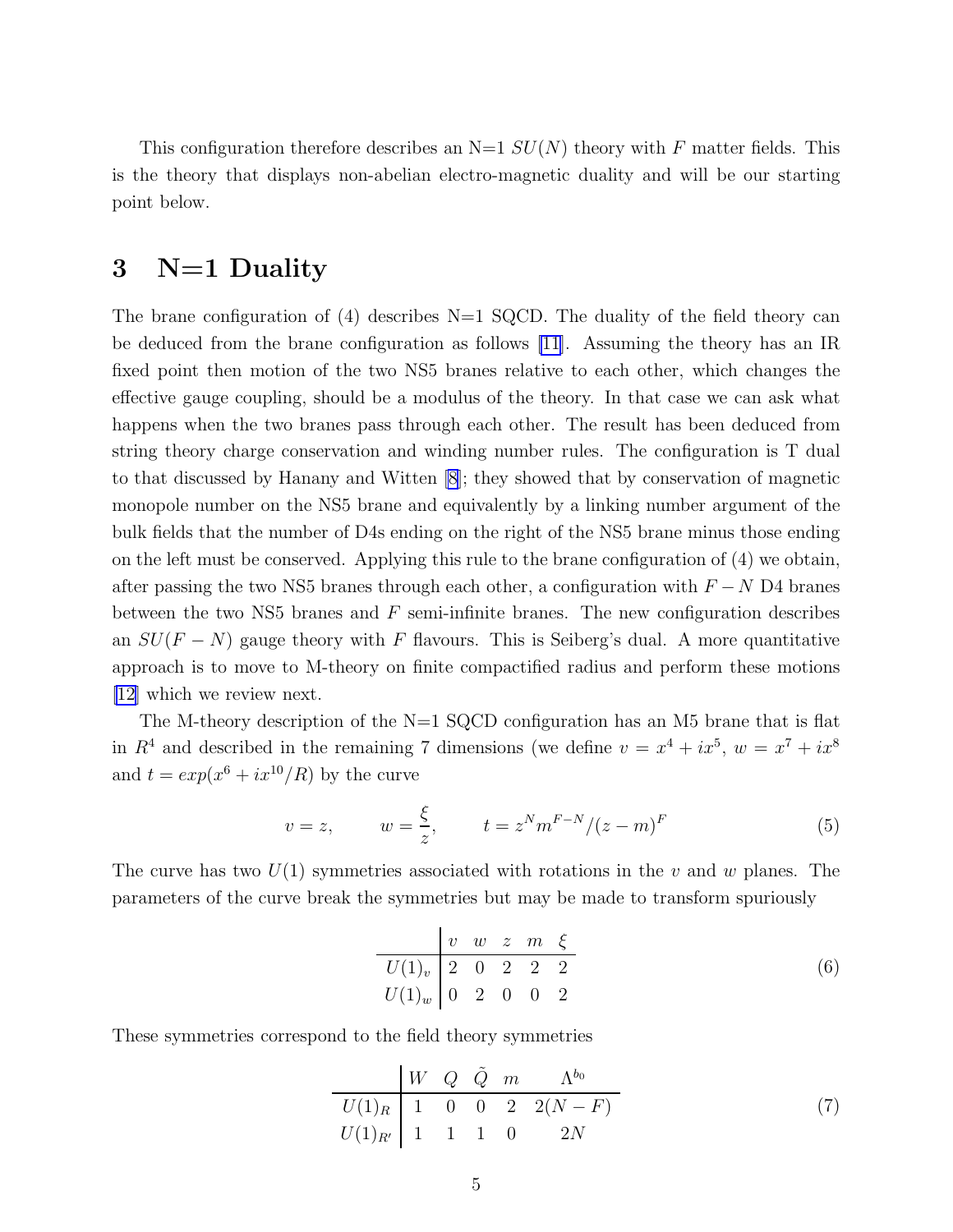where  $\Lambda = exp(2\pi i \tau/b_0)$  and  $b_0 = 3N - F$ . We may make the identifications  $\xi = \Lambda^{b_0/N} m^{F/N}$ and m is the matter field mass. The UV field theory displays  $Z_N$  and  $Z_{N-F}$  discrete subgroups of these symmetries. Viewing the curve asymptotically and as  $\Lambda \to 0$ 

$$
z \to \infty \quad w = 0 \quad t = v^{N-F} m^{F-N}
$$
  

$$
z \to 0 \quad v = 0 \quad t = \left(\frac{1}{w}\right)^N \Lambda^{b_0} m^{F-N}
$$
 (8)

The  $U(1)_v$  and  $U(1)_w$  symmetries (allowing m to transform spuriously but not  $\Lambda$ ) are indeed asymptotically broken to  $Z_N$  and  $Z_{N-F}$  discrete subgroups. Other combinations of the two  $U(1)_R$  symmetries may also be identified in the asymptotic curve. For example  $U(1)_A$ symmetry is given by the rotations

$$
\begin{array}{c|cccc}\n & v & w & t & z & \Lambda^{b_0} & m \\
\hline\nU(1)_A & -2 & 2 & 0 & -2 & 2F & -2\n\end{array}
$$
\n(9)

The N=1 theory behaves like supersymmetric Yang Mills theory below the matter field mass scale and has N degenerate vacua associated with the spontaneous breaking of the low energy  $Z_N$  symmetry. In the curve this corresponds to the N curves in which  $\xi_n =$  $\xi_0 exp(2\pi i n/N)$  (equivalently  $\Lambda_n^{b_0} = \Lambda_0^{b_0} exp(2\pi i n)$ ). In the UV these curves can be made equivalent by a  $Z_N$  transformation.

For  $F > N$  the curve may be recast in such a way that the dual picture of the strong dynamics as  $\Lambda \to \infty$  appears. In particular we make the transformations

$$
m \equiv M^{N/F-N} \Lambda^{-b_0/F-N}
$$
  
\n
$$
\Lambda^{b_0} \equiv \tilde{\Lambda}^{-\tilde{b}_0}
$$
  
\n
$$
z \equiv \frac{M^{F/F-N} \Lambda^{-b_0/F-N}}{z'}
$$
\n(10)

and the curve is transformed to

$$
v = \frac{M^{F/\tilde{N}}\tilde{\Lambda}^{\tilde{b}_0/\tilde{N}}}{z'}, \qquad w = z', \qquad t = \frac{M^{F-\tilde{N}}z^{\prime\tilde{N}}}{(M-z^{\prime})^F}
$$
(11)

where  $\tilde{N} = F - N$  and  $\tilde{b}_0 = (3\tilde{N} - F)$ .

In the limit  $\tilde{\Lambda} \to 0$  at fixed M this curve degenerates to the IIA configuration describing a  $SU(F - N)$  gauge theory with F quark flavours of mass M. This theory is Seiberg's dual SQCD theory. Note that in terms of the electric curve this configuration is obtained when  $\Lambda \to \infty$  with m scaled to zero appropriately to keep M fixed. The duality of the field theory is a strong-weak duality.

It is also of interest to note that the UV dual theory breaks supersymmetry as observed in [\[12](#page-13-0)]. Including a mass term  $mQ\tilde{Q}$  in the electric theory maps in the magnetic variables to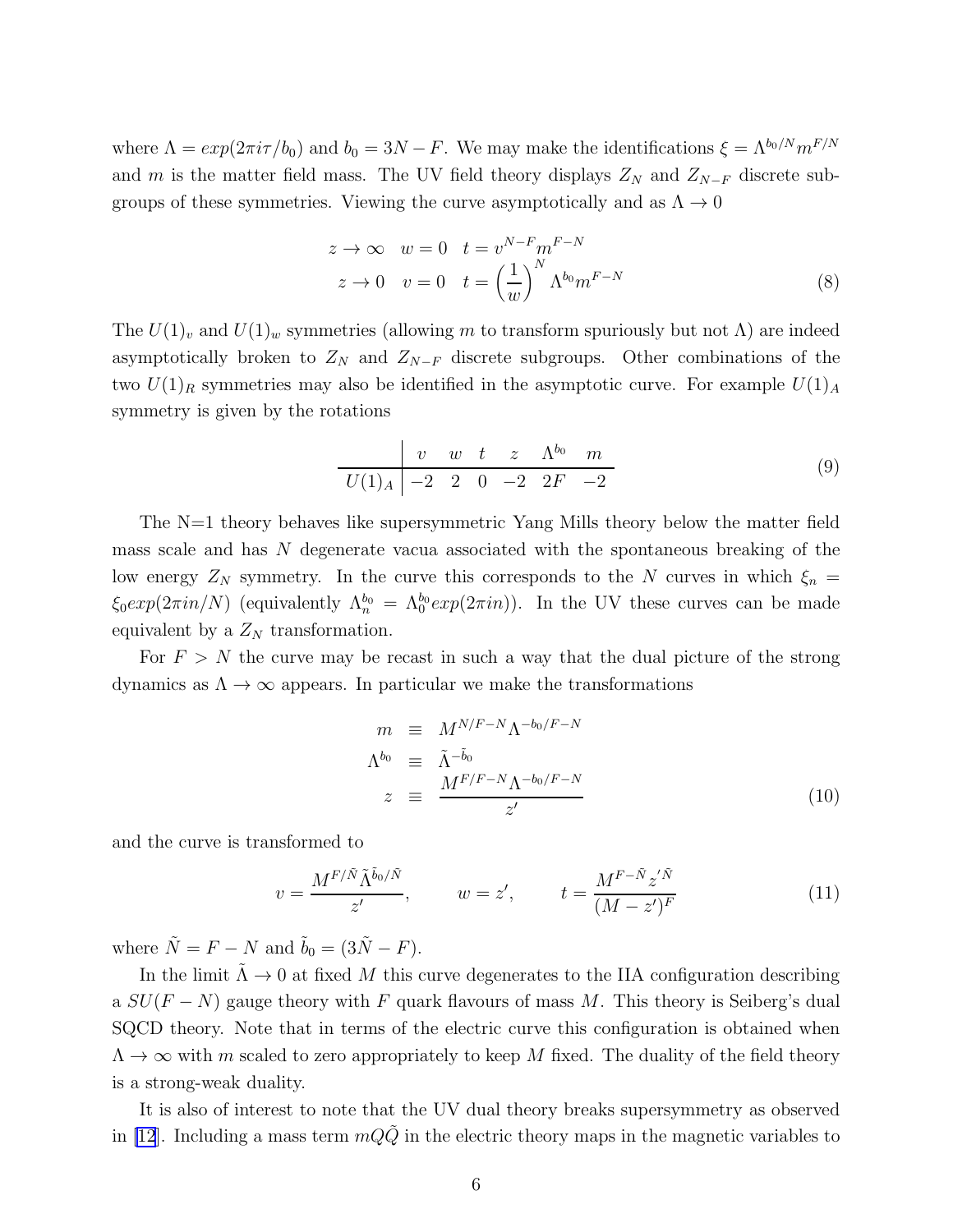a superpotential term  $mM$  or equivalently to a shift in the vev of the auxilliary component of M. The dual gauge dynamics restores supersymmetry in the IR. In the brane picture this effect shows itself as follows: in the electric variables the mass term is a relative displacement in the w direction of the end point of the semi-infinite  $D4$  brane and the w coordinates of the v plane NS5 brane. After the duality motion the semi-infinite D4s connect directly to that NS5 brane and hence ly at an angle in the  $w$  direction. This is precisely the configuration we identified in section 2 with corresponding to a shift in the vev of the auxilliary field of the adjoint chiral multiplet of the  $N=2$  flavour gauge group, in other words, M. The duality maps interchanges an electric theory mass with a magnetic theory  ${\cal F}_{M}$  term.

### 4 N=0 Duality

In section 2 we have reviewed how non-supersymmetric gauge theories may be constructed in type IIA string theory. Adjoint matter fields may be given masses by rotations of the NS5 branes and scalars by placing the two sets of D4 branes at angles to each other. For the purposes of this discussion we shall consider deformations from  $N=1$  SQCD that restrict rotations of the NS5 branes to those corresponding to a gaugino mass with the adjoint chiral multiplet always decoupled. At the level of the string theory these deformations of the brane configuration do not seem to preclude the brane motions required to derive duality for the supersymmetric theory. The relative angles of the branes do not disrupt the linking number argument of Hanany and Witten. Naively we may move the branes through each other as before and obtain an  $SU(F - N)$  gauge theory with F matter flavours. Any rotations of the NS5 branes will presumably remain and so a gaugino mass in one set of variables maps to a gaugino mass in the other variables. Similarly an angle between the sets of D4s in the  $x^9$  direction will remain after the motion and thus a  $D_M$  mass term in the electric variables maps to the same in electric variables.

To place these observations on more solid and quantitative grounds we will move to the M-theory curve describing such a brane configuration. A curve describing a subset of possible configurations has been proposed in[[15](#page-13-0)]. The non-holomorphic curve

$$
v = z + \frac{\bar{\epsilon}}{\bar{z}}
$$
  $w = \frac{\Lambda^{b_0/N} m^{F/N}}{z}$ ,  $t = z^N m^{F-N} / (z - m)^F$ ,  $x^9 = 4\epsilon^{1/2} Re \ln z$  (12)

is a minimal area embedding  $({\epsilon}^{1/2}$  must be real for the configuration to be single valued in  $x^9$ ).

In the  $R \to 0$  limit the D4 branes lie in the  $x^6$  and  $x^9$  direction and the NS5 brane lying in the  $w$  direction has been rotated in a non-supersymmetric fashion into the  $v$  direction. We generically expect the field theory to have the supersymmetry breaking terms

$$
D\left(|q|^2 - |\tilde{q}|^2\right) + m_\lambda \lambda \lambda \tag{13}
$$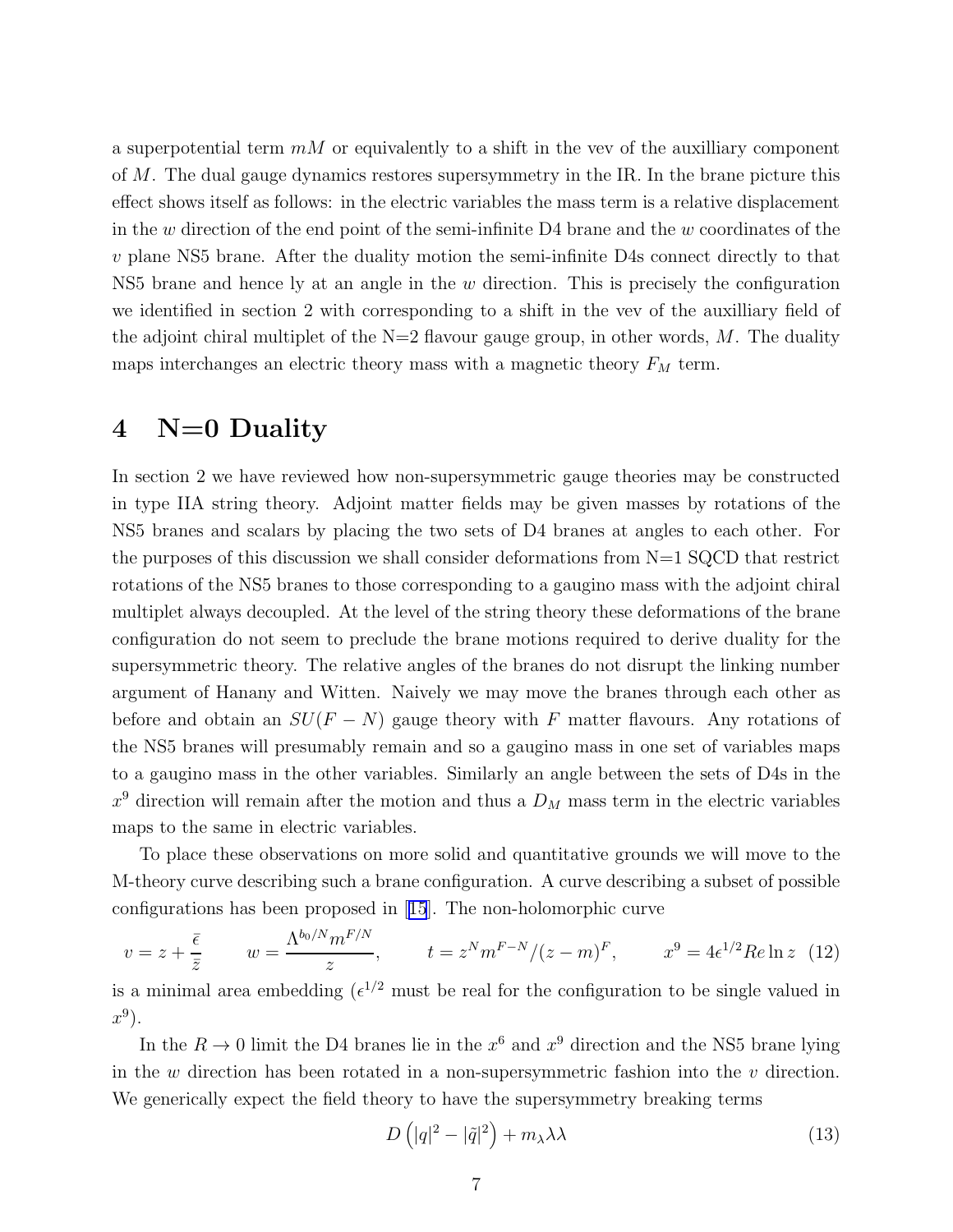We may identify the parameter  $\epsilon$  with field theory parameters from its symmetry charges. Since it is chargeless under both  $U(1)$ s we may only identify it as a function of

$$
m_{\lambda}^{N} \Lambda^{b_0} m^F \tag{14}
$$

To complete the identification we note that the field theory retains a  $Z_F$  subgroup of  $U(1)$ <sub>A</sub> symmetry even after the inclusion of the soft breaking terms. Requiring this property of the curve asymptotically forces

$$
\epsilon = \left( m_{\lambda}^N \Lambda^{b_0} m^F \right)^{1/N} \tag{15}
$$

Asymptotically the curve is then

$$
z \to \infty \qquad w = 0 \qquad t = v^{N-F} m^{F-N}
$$

$$
z \to 0 \quad v = \bar{m}_{\lambda} \bar{w} \quad t = \left(\frac{1}{\bar{v}}\right)^N \bar{m}_{\lambda}^N \Lambda^{b_0} m^{F-N} \tag{16}
$$

which posseses a  $Z_F$  subgroup of the  $U(1)$ 

$$
\begin{array}{c|ccccccccc}\n & v & w & t & z & \Lambda^{b_0} & m & m_\lambda & D \\
\hline\nU(1)_A & -2 & 2 & 0 & -2 & 2F & -2 & 0 & 0\n\end{array}
$$
\n(17)

It is important to understand to what extent this identification of the parameters between the brane configuration and the field theory is valid. The identification has been made in the  $R \to 0$  limit where the field theory on the surface is perturbative. As R is increased or Λ increased from zero we have no holomorphy properties and corrections between the brane parameters and field theory which are arbitrary functions of the symmetry neutral quantities  $|m|, |\Lambda|$  and  $|m_{\lambda}|$  may enter the relationship. The perturbative identification is a helpful labelling of the parameters because it displays their symmetry charges more readily.

It is natural to ask what has become of the dual description of the  $N=1$  theory? Again performing the redefinitions of the curve paramters using (10) we obtain a curve for the dual variables

$$
v = \frac{M^{F/\tilde{N}}\tilde{\Lambda}^{\tilde{b}_0/\tilde{N}}}{z'} + \bar{m}_{\lambda}\bar{z}', \qquad w = z', \qquad t = \frac{M^{F-\tilde{N}}z'^{\tilde{N}}}{(M-z')^F}
$$
  

$$
x^9 = -4(m_{\lambda}M^{F/\tilde{N}}\tilde{\Lambda}^{\tilde{b}_0/\tilde{N}})^{1/2}Re \ln z'
$$
 (18)

The dual description (taking the  $R \to 0$  limit) also has one NS5 brane rotated and an angle between the semi-infinite and finite D4 branes in the  $x^6$   $x^9$  plane. In the field theory the gaugino is massive and the dual squarks are also massive through a non-zero D.

In fact we may take the decoupling limit for the gaugino mass, that is take  $\epsilon \to \infty$ .  $m$  is the only R-charged parameter remaining and there is therefore nothing that can play the role of either a gaugino mass or condensate fitting the assumption that the gaugino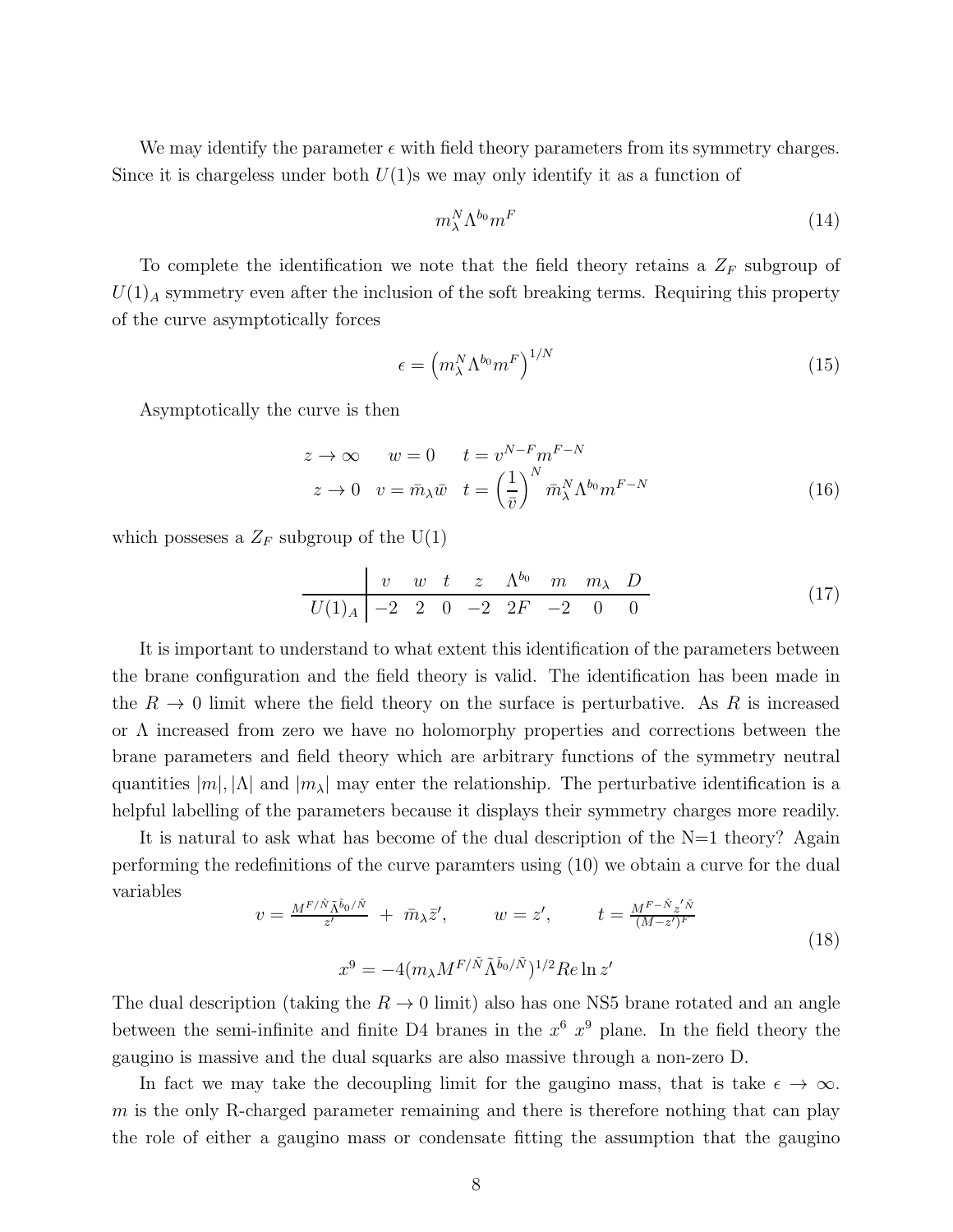has been decoupled. We must define a new strong scale parameter below the gaugino mass  $\Sigma = m_{\lambda}^{N/F} \Lambda^{b_0/F}$  which has the R-charges of a quark condensate and was identified as such in[[15](#page-13-0)]. In fact we will see below that in the light of the duality this precise identification must be re-evaluated though the parameter is still plausibly related to a quark condensate. The decoupled curve is

$$
v = z + \frac{(\bar{m}\bar{\Sigma})^{F/N}}{\bar{z}}, \qquad t = z^N m^{F-N} / (z - m)^F, \qquad x^9 = 4(m\Sigma)^{F/2N} Re \ln z \qquad (19)
$$

Again a duality map exists

$$
m \equiv M^{N/F-N} \Sigma^{-F/F-N}
$$
  
\n
$$
\Sigma \equiv \tilde{\Sigma}^{-1}
$$
  
\n
$$
z' \equiv \frac{m^{F/F-N} \Sigma^{-F/F-N}}{z}
$$
\n(20)

The dual curve is

$$
v = \bar{z}' + \frac{(M\tilde{\Sigma})^{F/\tilde{N}}}{\bar{z}'} , \qquad t = z'^{\tilde{N}} M^{F-\tilde{N}} / (M - z')^F , \qquad x^9 = -4(M\tilde{\Sigma})^{F/2\tilde{N}} Re \ln z' \quad (21)
$$

Again the dual picture emerges from the M-theory curve in the limit where  $\Sigma \to \infty$  and  $m \to 0$ . Surprisingly the string/M theory seems to be telling us that for massless quarks there is a duality symmetry between an  $SU(N)$  gauge theory with F quarks and an  $SU(F - N)$ gauge theory with  $F$  quarks. Presumably some components of the dual meson of SQCD also survive though we have been cavalier in the above discussion as to the boundary conditions at infinity of the semi-infinite D4s. In the next section we address the issue of whether there is any reasonable field theoretic interpretation of this duality that the curve has led us too.

## 5 Duality In Non-Supersymmetric Field Theory

Is the possibility that duality survives the breaking of supersymmetry and the complete decoupling of the gaugino reasonable within the context of the field theory? The first worry is that the massless fermions will no longer satisfy the 'tHooft anomaly matching conditions in the absence of the gaugino. In fact they do; the gaugino's mass breaks the  $U(1)_R$  symmetries of the supersymmetric model and the only remaining symmetries are the flavour symmetries of the matter fields. Since the gaugino does not transform under the flavour symmetries the other fermions' anomaly matching for the flavour symmetries is maintained [\[4](#page-12-0)].

Naively we would expect that with the decoupling of the gaugino there would no longer be supersymmetry to stabilize the scalar fields masses against radiative effects of order  $m_{\lambda}$ . If this were the case then the low energy behaviour of the theory on the branes surface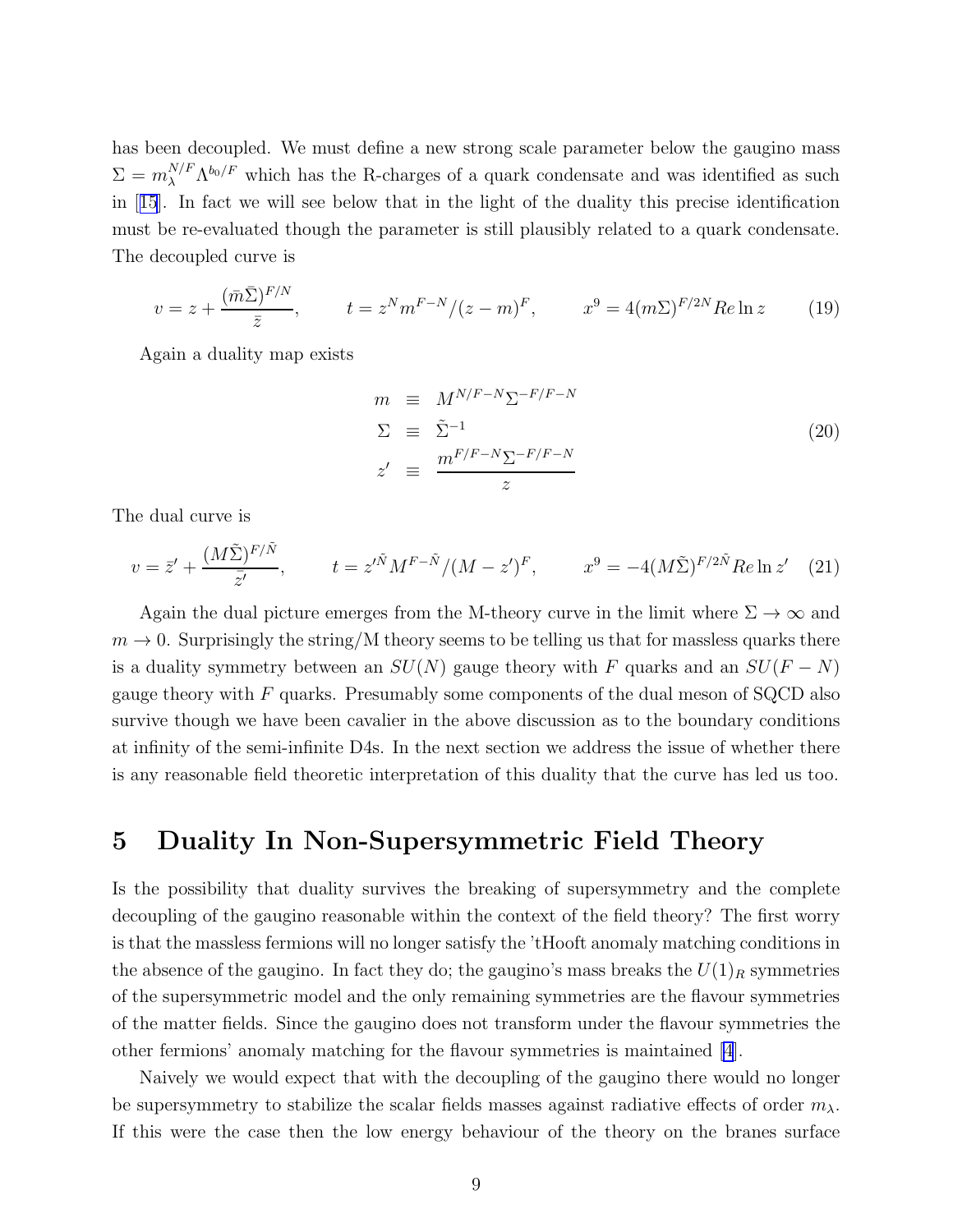would be that of non-supersymmetric QCD. Could the duality be one of QCD? We must conclude that it could not. For the duality to link an  $SU(N)$  theory to a flavour dependent  $SU(F-N)$  theory requires that for the mass branch (giving a mass to the quarks) of each of the two descriptions there is a higgs branch in the other. QCD has no higgs branch and so there is no way to flow to an  $SU(N-1)$  gauge theory as one dual quark is given a mass. One might be tempted to seek a description with four-Fermi interactions triggering a higgs branch by a colour superconductivity mechanism (for example the dynamical generation of a  $\langle \psi_q \psi_M \rangle$  condensate). Such a mechanism is though limited by the strong belief from NJL type models that a four Fermi or other higher dimension operator has a none zero critical coupling for the triggering of chiral symmetry breakdown. For the duality the higgs branch would have to switch on for an infinitessimal breaking of the flavour symmetry so the theory behaved correctly below the scale of the quark mass.

It appears therefore that the brane picture above is not decoupling the scalar fields and they remain light or at least relevant to the low energy dynamics. This is presumably an artifact of moving to strong coupling. The duality is observed in the brane picture when Λ is taken to infinity, that is the strong coupling scale is taken to the UV cut off. Tree level massless scalar fields are not in this limit given the opportunity to radiatively acquire masses above the strong coupling scale and decouple. Alternatively we must bare in mind that the curve may not be describing the global minimum of the theory. There may have been a first order phase transition for some value of the supersymmetry breaking and the global minimum is described by a curve other than (12). We would then be studying a local minimum of the theory where the scalars might have vevs at the expense of a large cost in energy. Nevertheless the continued existence of duality at this local minimum is interesting. The correct question therefore is whether non-supersymmetric field theories with fine tuned light scalars can continue to exhibit duality. Once we include the scalar fields the correct flow in the two theories with the addition of mass terms (which become  $F_m$  terms in the dual) is correctly satisfied following the SQCD pattern and the duality is possible.

We must also ask whether the duality continues to make sense in the presence of a  $D_M$ term from (3). Including such a term in the electric variables triggers a higgs branch through the potential term

$$
(D_M + |Q|^2 - |\tilde{Q}|^2)^2 \tag{22}
$$

In the brane picture this can be seen because when the semi-infinite D4 branes are placed at an angle into the  $x^9$  direction the D4 branes may decrease their lengths and hence tension by detaching from the central NS5 brane. They are then free to move along the single NS5 brane to which they are attached. The result is that the gauge group is higgsed of one colour and one flavour of matter is lost. In the dual construction the equivalent motion of the semi-infinite D4s along that NS5 brane now does not involve the  $F - N$  D4s associated with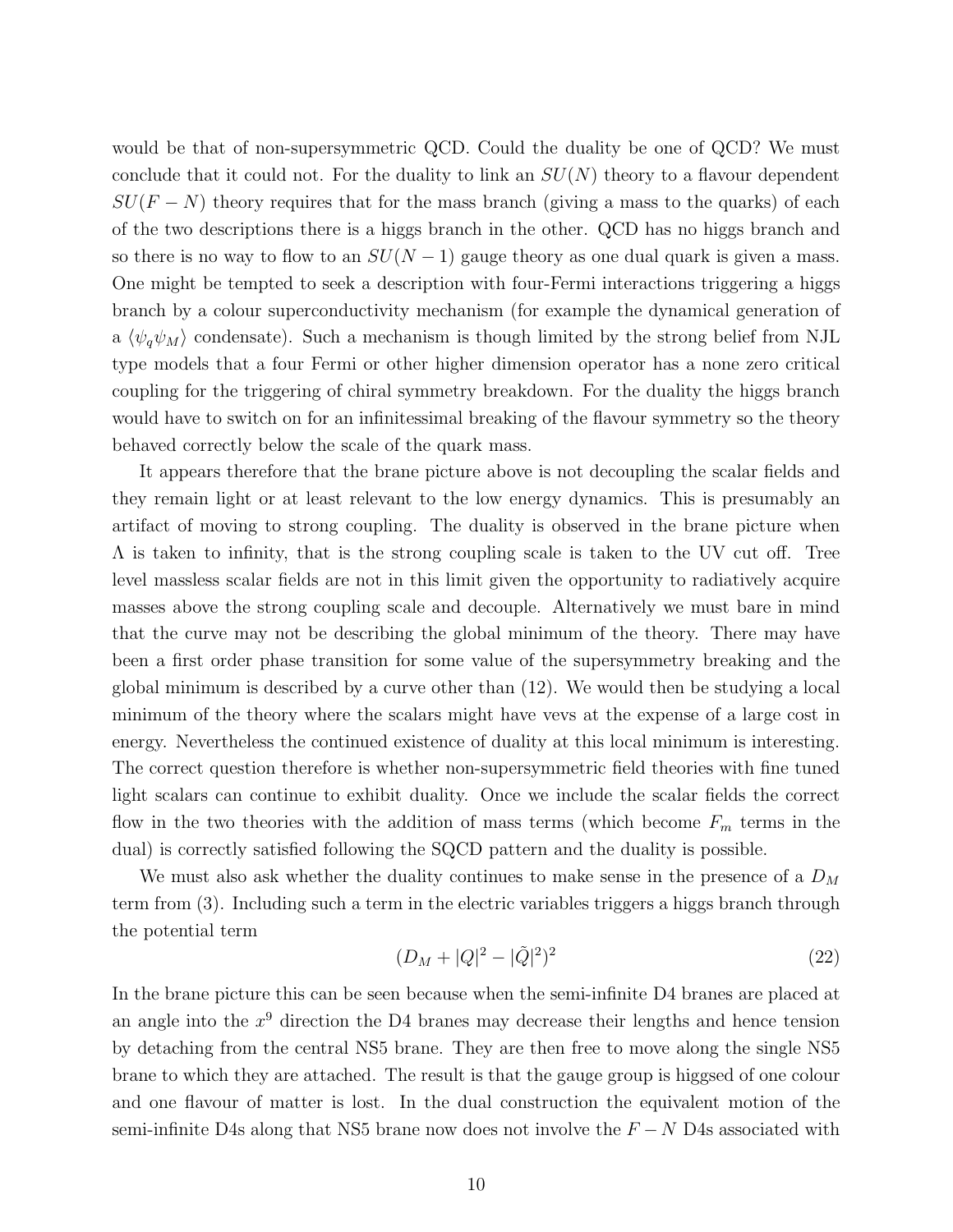the gauge group. The motion corresponds to a meson vev and hence a mass branch in the dual. In the field theory this is provided by the potential

$$
(D_M + |q|^2 - |\tilde{q}|^2 - [M^{\dagger}, M])^2
$$
\n(23)

which has a mass branch. The duality again is at least potentially consistent with the addition of these soft breaking terms. It was the assumption that this was the case in the supersymmetric limit that was used in [\[11](#page-13-0)] to derive the field theory duality by moving the NS5 branes past each other in the  $x^9$  direction.

As the scalars remain light in the theory the precise identification of the parameter  $\Sigma$  is harder. Perturbatively softly breaking the supersymmetric field theory with a gaugino mass is known to generate a quark condensate since

$$
\langle \psi_Q \psi_{\tilde{Q}} \rangle \simeq F_M \simeq m_\lambda m^{N/F-N} \Lambda^{b_0/N} \tag{24}
$$

In [\[15\]](#page-13-0) where it was assumed that the scalars radiatively decoupled  $\Sigma = m_{\lambda}^{N/F} \Lambda^{b_0/F}$  was identified with the quark condensate in the decoupling limit when  $m_\lambda \gg m$ . If the scalars remain light and the theory possesses a strong weak duality then presumably at the origin of moduli space of the massless theory the theory is conformal. This can be seen since by suitable choice of large  $N$  and  $F$  we may place the massless theory (with the gaugino decoupled) arbitrarily close to where asymptotic freedom is lost and where the theory is believed to have a weakly coupled IR Banks-Zaks fixed point. At the origin of moduli space, if the duality is correct in the field theory, then there is a strongly interacting theory at a conformal fixed point that flows to the same low energy physics. These theories can not dynamically generate a quark condensate since they're conformal and so we conclude that a condensate only develops with the introduction of a mass term.

In the decoupling limit to bring the M-theory curve to a standard form we rescaled the curve parameter z by  $m_{\lambda}$ . In the field theory this corresponds to rescaling the dual fields by  $m<sub>\lambda</sub>$  and this is presumably the correct basis for the decoupled field theory. In this basis the vev of the scalar,  $a_M$ , has the same symmetry charges as the quark condensate. This is why the condensate appears as the mass parameter in the curve (24). In the field theory we expect the scalar vev and quark condensate to grow together.

The possibility then is that non-supersymmetric  $SU(N)$  gauge theories with F quark and scalar fields (fine tuned to masslessness) in the fundamental representation is dual to an  $SU(F-N)$  gauge theory with F dual quarks and scalars plus  $F^2$  singlet meson fermions and scalars. In the massless limit the dual theories do not generate a fermion condensate but as a mass is introduced a fermion condensate and scalar vev develop together and the theory has a mass gap. Of course we emphasise again that the brane construction strong coupling expansion does not prove this for these field theories though they are amusingly suggestive.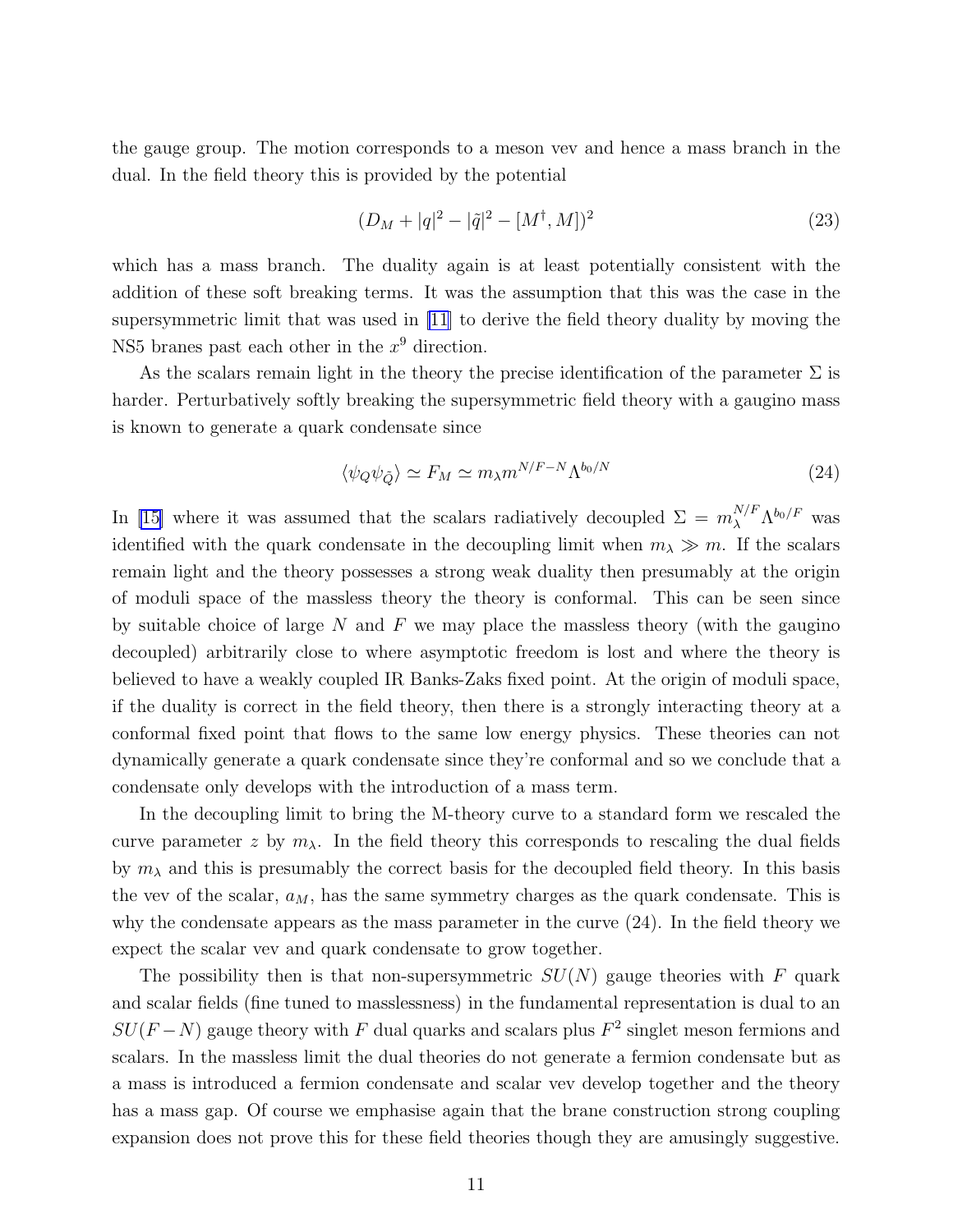<span id="page-12-0"></span>The failure of the scalar fields to decouple even in the absence of supersymmetry is awkward for the discussion of true QCD dynamics. Ideally we would like to decouple the scalars at tree level and not rely on radiative effects. Unfortunately the deformations of the brane configuration do not appear to correspond to a suitable scalar mass term. The best we could hope to achieve is to switch on masses of the form of (3) but these masses are always unbounded and trigger a higgs branch of the theory. We do not know of anyway to give all scalars a positive tree level mass and so their decoupling remains frustratingly elusive. It is though clear that a flavour dependent dual gauge theory such as the branes suggest is not possible for QCD since it possesses no higgs branch.

Acknowledgements: This work was in part supported by the Department of Energy under contract #DE-FG02-91ER40676.

# References

- [1] N. Seiberg, Nucl. Phys. B435 (1995) 129, [hep-th/9411149](http://arxiv.org/abs/hep-th/9411149).
- [2] A. Masiero and G. Veneziano, Nucl. Phys. B249 (1985) 593; N. Evans, S.D.H. Hsu and M. Schwetz, Phys. Lett. B355 (1995) 475, [hep-th/9503186](http://arxiv.org/abs/hep-th/9503186); N. Evans, S.D.H. Hsu, M. Schwetz and S. Selipsky, Nucl. Phys. B456 (1995) 205, [hep-th/9508002.](http://arxiv.org/abs/hep-th/9508002)
- [3] N. Evans, S.D.H. Hsu and M. Schwetz, Phys. Lett. B404 (1997) 77, [hep-th/9703197.](http://arxiv.org/abs/hep-th/9703197)
- [4] O. Aharony, J. Sonnenschein, M. E. Peskin, S. Yankielowicz, Phys. Rev. D52 (1995) 6157, [hep-th/9507013](http://arxiv.org/abs/hep-th/9507013); E. D'Hoker, Y. Mimura and N. Sakai Phys. rev. D54 (1996) 7724, [hep-th/9603206;](http://arxiv.org/abs/hep-th/9603206) M. Chaichian, W. Chen and T Kobayashi, [hep-th/9803146](http://arxiv.org/abs/hep-th/9803146).
- [5] H. Cheng and Y. Shadmi, [hep-th/9801146](http://arxiv.org/abs/hep-th/9801146); N. Arkani-Hamed and R. Rattazzi, [hep](http://arxiv.org/abs/hep-th/9804068)[th/9804068](http://arxiv.org/abs/hep-th/9804068).
- [6] L. Álvarez-Gaumé, J. Distler, C. Kounnas and M. Mariño, Int. J. Mod. Phys. A11  $(1996)$  4745, [hep-th/9604004;](http://arxiv.org/abs/hep-th/9604004) L. Álvarez-Gaumé and M. Mariño, Int. J. Mod. Phys. A12 (1997) 975, [hep-th/9606191;](http://arxiv.org/abs/hep-th/9606191) L. Álvarez-Gaumé, M. Mariño and F. Zamora, [hep](http://arxiv.org/abs/hep-th/9703072) [th/9703072](http://arxiv.org/abs/hep-th/9703072); L. Alvarez-Gaumé, M. Mariño and F. Zamora, [hep-th/9707017](http://arxiv.org/abs/hep-th/9707017); M. Marino